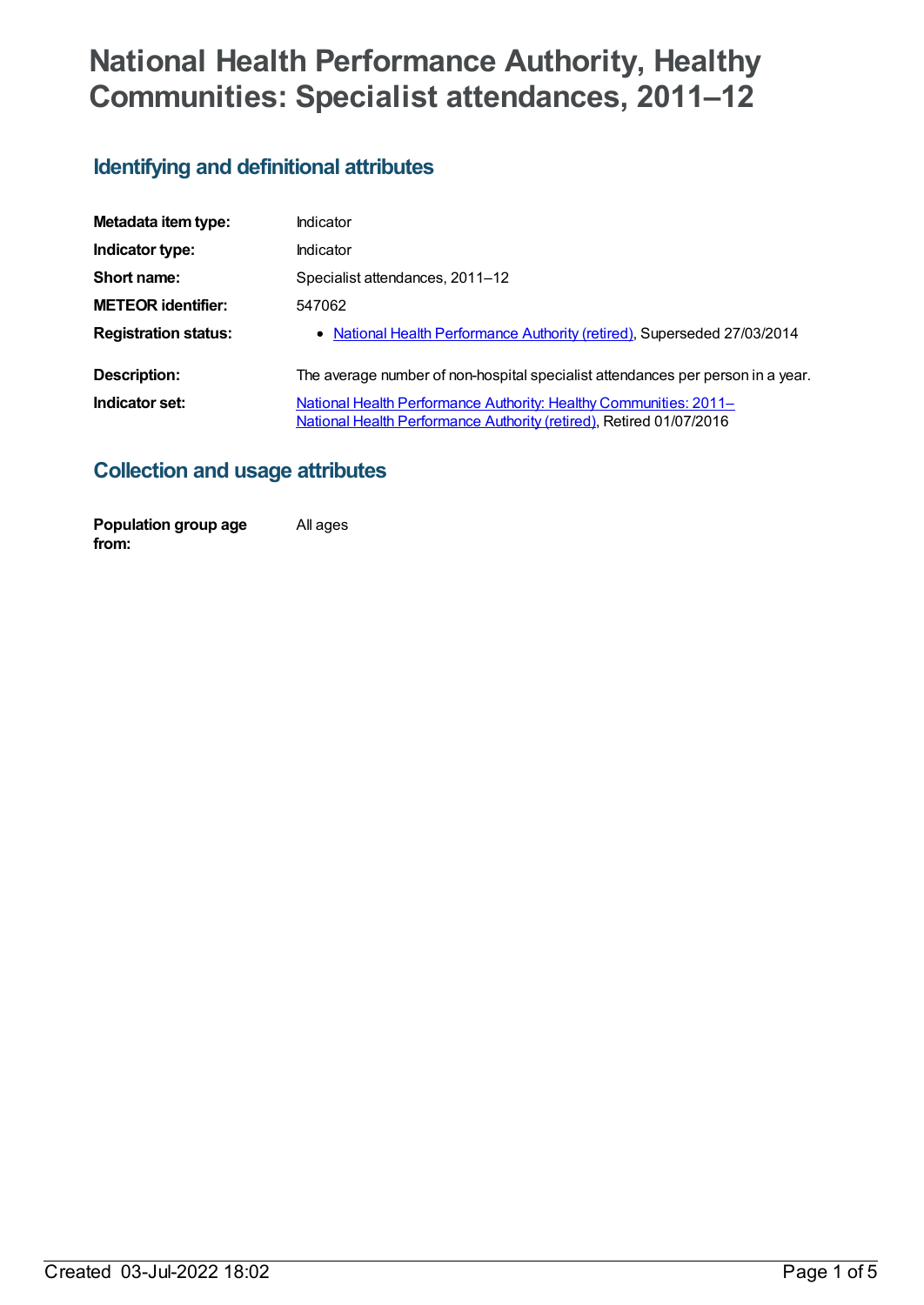**Computation description:** Attendances included in this indicator are non-hospital specialist attendances.

Specialist attendances are Medicare benefit funded referred patient/doctor encounters, such as visits, consultations and attendances (including video conferencing), involving medical practitioners who have been recognised as specialists or consultant physicians for Medicare benefits purposes.

Specialist attendances comprise all items in Broad Type of Services Group 'C', as published in official MBS statistics by the Department of Human Services and the Department of Health.

Rates directly age-standardised to the 2001 Australian population.

Total services (attendances/visits – source MBS claims data).

Total Estimated Resident Population (ERP) as supplied by ABS.

In undertaking age standardisation of MBS data, the age of each person was determined from the last MBS service of any type, processed by the Department of Human Services in 2011–12. All MBS services for each individual processed in 2011–12, were attributed to the age in question.

For MBS data, Medicare Local and SA3 were determined having regard to the enrolment postcode for each person from the last MBS service of any type, processed by the Department of Human Services in 2011–12. All MBS services for each individual processed in 2011–12, were attributed to the postcode in question.

MBS postcode level data were allocated to Medicare Local and SA3 regions using concordance files provided by ABS.

Numerator based on Medicare (MBS) data provided by Department of Health for the financial year of processing, 2011–12.

Denominator – Estimated Resident Population at 30 June 2011 provided by ABS.

Presented per person.

Before MBS data are published by NHPA all confidential data cells are suppressed.

The current definition of confidential data is as follows:

- For number of MBS services:
	- o if number of services is less than 6 or
	- $\circ$  if number of services is equal to or greater than 6 but
		- one provider provides more than 85% of services or two providers provider more than 90% of services or
		- one patient receives more than 85% of services or two patients receive more than 90% of services.
- If data on number of services is confidential, corresponding data on other measures such as MBS benefit paid is also regarded as confidential.

| Computation: | Numerator + Denominator                                                                                 |
|--------------|---------------------------------------------------------------------------------------------------------|
|              | Specialist attendances                                                                                  |
|              | Specialist attendances, age-standardised                                                                |
|              | Specialist attendances variations within Medicare Locals                                                |
|              | Specialist attendances variations within Medicare Locals, age-standardised                              |
| Numerator:   | Number of specialist attendances (non-hospital) claimed through the Medicare<br>Benefits Schedule (MBS) |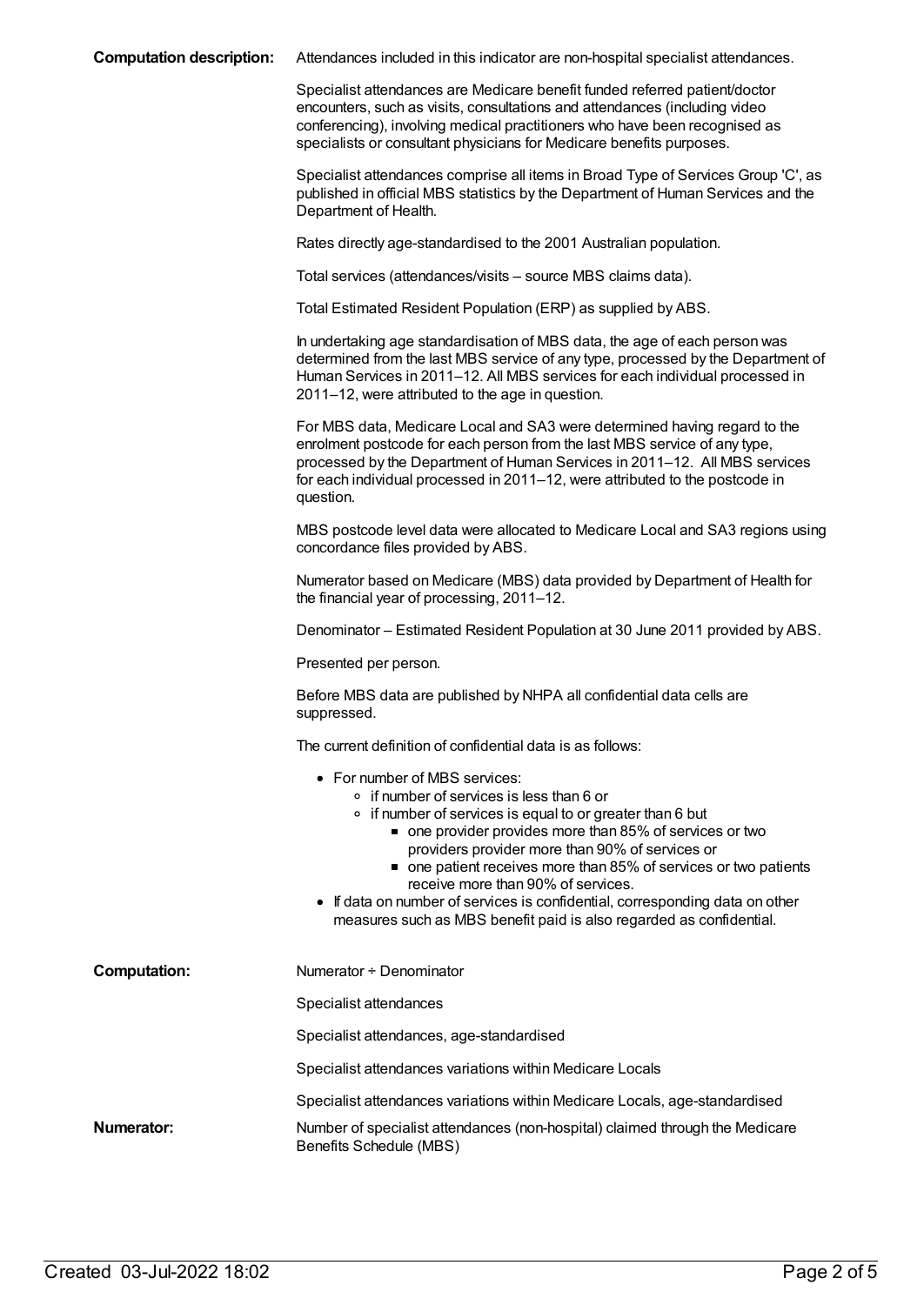[Person—age,](https://meteor.aihw.gov.au/content/303794) total years N[NN]

**Data Source**

[Medicare](https://meteor.aihw.gov.au/content/394305) (MBS) data

**Guide for use**

Data source type: Administrative by-product data

#### **Data Element / Data Set**

[Person—specialist](https://meteor.aihw.gov.au/content/504845) MBS health assessment indicator, yes/no code N

**Data Source**

[Medicare](https://meteor.aihw.gov.au/content/394305) (MBS) data

#### **Guide for use**

Data source type: Administrative by-product data A count of Yes's is used for the numerator.

### **Data Element / Data Set**

Service [event—Medicare](https://meteor.aihw.gov.au/content/573414) Benefits Schedule (MBS) processing date, **DDMMYYYY** 

**Data Source**

[Medicare](https://meteor.aihw.gov.au/content/394305) (MBS) data

**Guide for use**

Data source type: Administrative by-product data

**Denominator data elements:**

#### **Denominator:** Total estimated resident population (ERP)

**Data Element / Data Set** [Person—estimated](https://meteor.aihw.gov.au/content/388656) resident population of Australia, total people N[N(7)] **Data Source** ABS Estimated resident population (total [population\)](https://meteor.aihw.gov.au/content/393625)

**Guide for use**

Data source type: Census-based plus administrative data

**Disaggregation:** By Medicare Local catchments, Medicare Local peer groups and Statistical Area 3 (SA3)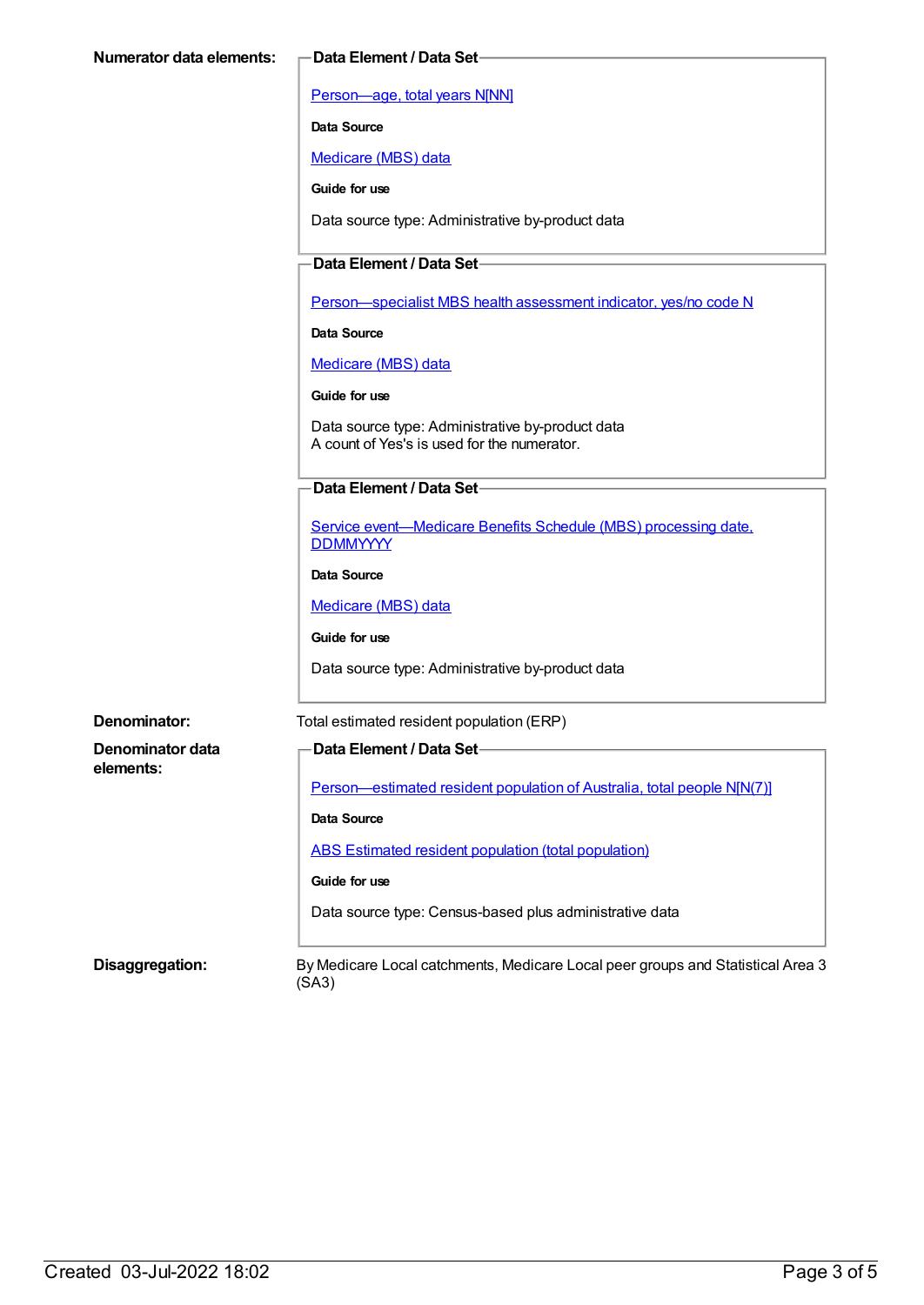| <b>Disaggregation data</b><br>elements: | Data Element / Data Set-                                                                                                                                                                                                                                                                                                                                                                                            |
|-----------------------------------------|---------------------------------------------------------------------------------------------------------------------------------------------------------------------------------------------------------------------------------------------------------------------------------------------------------------------------------------------------------------------------------------------------------------------|
|                                         | Address-statistical area, level 3 (SA3) code (ASGS 2011) NNNNN                                                                                                                                                                                                                                                                                                                                                      |
|                                         | Data Element / Data Set-                                                                                                                                                                                                                                                                                                                                                                                            |
|                                         | Administrative health region-Medicare Local identifier, code AANNN                                                                                                                                                                                                                                                                                                                                                  |
|                                         | Data Element / Data Set-                                                                                                                                                                                                                                                                                                                                                                                            |
|                                         | Administrative health region-Medicare Local peer group, code N                                                                                                                                                                                                                                                                                                                                                      |
| Comments:                               | Apart from services involving eligible war veterans and their dependents, MBS data<br>has almost complete coverage for out-of-hospital, but only covers private services<br>in hospital. Since MBS specialist attendance data do not include attendances<br>involving public patients in hospital and public outpatients, MBS specialist<br>attendances data have only been published for non-hospital attendances. |
| <b>Representational attributes</b>      |                                                                                                                                                                                                                                                                                                                                                                                                                     |
|                                         |                                                                                                                                                                                                                                                                                                                                                                                                                     |
| <b>Representation class:</b>            | Mean (average)                                                                                                                                                                                                                                                                                                                                                                                                      |

| <b>Representation class:</b> | Mean (averag |
|------------------------------|--------------|
| Data type:                   | Real         |
| Unit of measure:             | Person       |
| Format:                      | NNNN N       |

## **Indicator conceptual framework**

| <b>Framework and</b> | <b>PAF-Equity of access</b> |
|----------------------|-----------------------------|
| dimensions:          |                             |

## **Data source attributes**

| Data sources:                    | Data Source                                                 |
|----------------------------------|-------------------------------------------------------------|
|                                  | <b>ABS Estimated resident population (total population)</b> |
|                                  | Frequency                                                   |
|                                  | Quarterly                                                   |
|                                  | <b>Quality statement</b>                                    |
|                                  | ABS Estimated resident population (total population), QS    |
|                                  | Data custodian                                              |
|                                  | <b>Australian Bureau of Statistics</b>                      |
|                                  | Data Source                                                 |
|                                  | <b>Medicare (MBS) data</b>                                  |
|                                  | Frequency                                                   |
|                                  | Annually                                                    |
|                                  | Data custodian                                              |
|                                  | Department of Health                                        |
| <b>Accountability attributes</b> |                                                             |